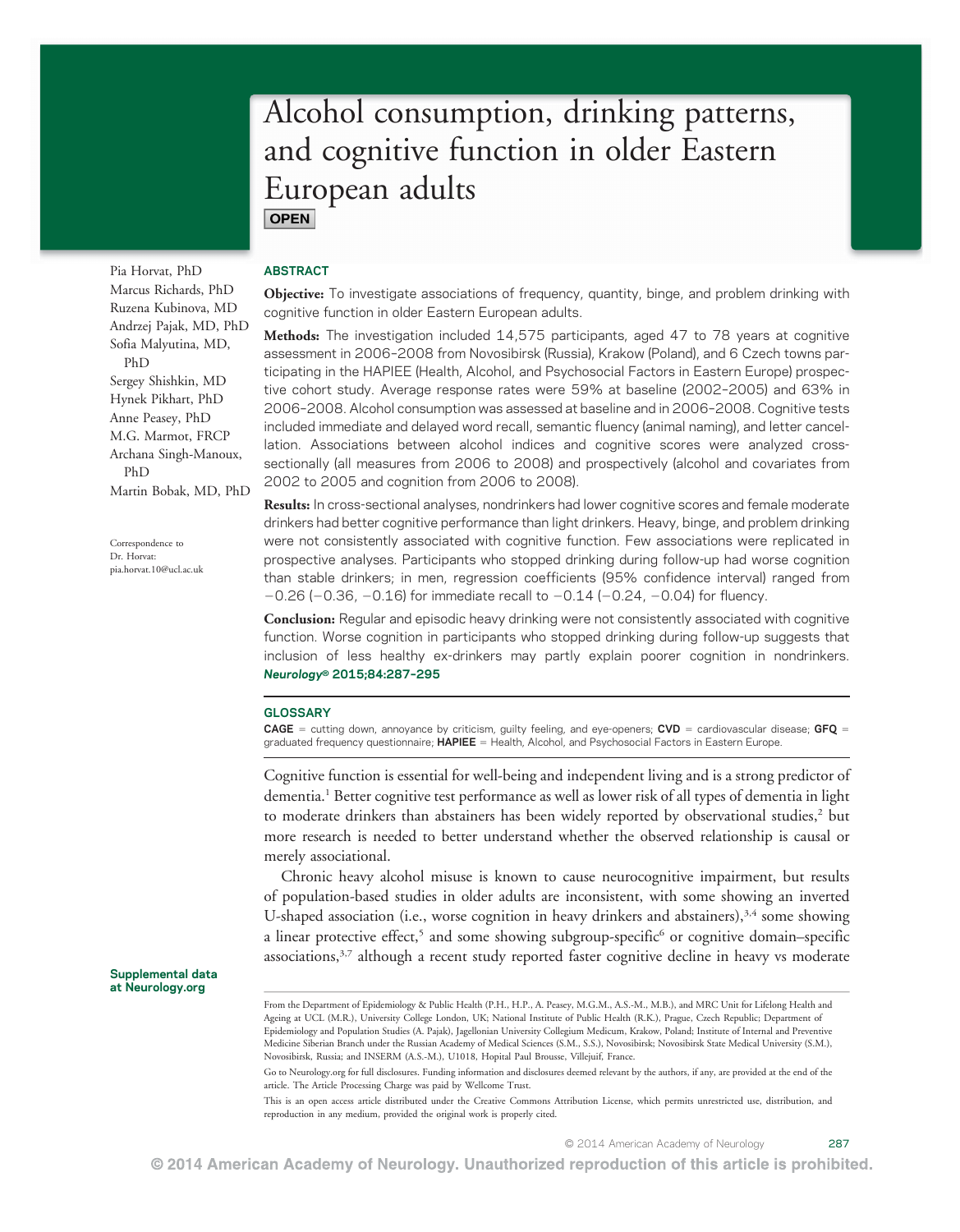drinkers. <sup>8</sup> These inconsistencies may partly reflect the relatively small numbers of heavy drinkers in most studies. 9

Potential effects of regular or episodic heavy drinking (binge drinking) on cognition have received less empirical attention. We identified 2 reports from one cohort, in which binge drinking was found to increase the risk of cognitive impairment<sup>10</sup> and dementia.<sup>11</sup> There is emerging evidence that binge drinking independently increases cardiovascular disease (CVD) risk,<sup>12</sup> and because CVD is associated with cognitive aging,<sup>13</sup> a link between binge drinking and cognitive function seems plausible.

Our aim was to investigate the associations of quantity, frequency, binge, and problem drinking with cognitive function in older adults, using data from 3 Eastern European populations, where alcohol is an important cause of morbidity and premature mortality.14

METHODS Study populations and participants. The HAPIEE (Health, Alcohol, and Psychosocial Factors in Eastern Europe) Study is a multicenter prospective cohort study conducted in Novosibirsk (Russia), Krakow (Poland), and 6 Czech towns. Details of the study protocol have been reported elsewhere.15 Briefly, 28,947 men and women aged 45 to 69 years at baseline (2002 –2005) were randomly selected from population registers and electoral lists (Novosibirsk). Response rates were 61% in Krakow and Novosibirsk and 55% in Czech towns. At baseline, participants completed an extensive health questionnaire and a brief physical examination. Russian and Czech participants were invited for examination in a clinic, while Polish participants were visited and examined in their homes. Reexamination of participants was completed in 2006 –2008 (response rate 63%). At baseline, cognitive tests were performed on all participants older than 60 years, and in a random sample of approximately 20% of adults aged  $45$  to 59 years ( $n = 12,594$ ). At reexamination, cognition was assessed in all returning participants ( $n =$ 17,543). The eligible sample for this study consisted of all participants with cognitive data at reexamination; for  $54\%$  (n = 9,436) of them, it was their first assessment of cognitive function.

Standard protocol approvals, registrations, and patient consents. The study was approved by ethics committees at University College London and University College Hospital and local ethics committees in each participating center. All participants gave written informed consent.

Measurements. Cognitive function (assessed 2006–2008). Cognitive function was assessed by trained nurses using 4 neuropsychological tests. First, 10-word list recall was used to assess verbal memory and learning. Word lists, consisting of 10 common nouns, were the same in each center. Immediate recall was assessed by correctly recalled words summed over 3 consecutive 1-minute trials (range 0 –30). Delayed recall was assessed after an interval during which other cognitive tests were administered (range 0 –10). Second, verbal fluency was assessed by asking participants to name as many animals as possible within 1 minute. Third, letter cancellation test was used to assess attention,

mental speed, and concentration. Participants were instructed to cross out 2 target letters, P and W (P and Ш in Novosibirsk), embedded in a random letter grid as quickly and as accurately as possible within 1 minute (range 0 –65).

Alcohol consumption (assessed 2002–2005 and 2006– 2008). Self-reported alcohol intake in the past year was measured using the graduated frequency questionnaire (GFQ).<sup>16</sup> The baseline questionnaire contained 9 mutually exclusive categories of frequency (ranging from "never" to "almost every day") and 6 mutually exclusive categories of amounts, expressed in local units of beer, wine, and spirits  $(\geq 10, 7-9, 5-6, 3-4, 1-2,$  and 0.5<br>drinks 1 drink gaugh 0.5 L of beer 0.2 L of wine, and 0.05 L of drink; 1 drink equals 0.5 L of beer, 0.2 L of wine, and 0.05 L of spirits or 20 g of ethanol). Because only 3 categories of amounts  $(\geq 5, 3-4, 2-0.5$  drinks) were used at reexamination, the data were harmonized across the waves. Several alcohol indices were derived from harmonized GFQ data for both data waves. First, drinking frequency in the past year was categorized as follows: never, <1 monthly, 1-3 times monthly, 1-4 times weekly, and 5 1 times weekly. Second, the frequency of consuming a given number of alcoholic drinks in the past year was converted into total amount of alcohol consumed in grams and divided by 365 to obtain an estimate of average daily alcohol consumption. Participants were then grouped into 4 categories of average daily alcohol intake, using lower cutoffs in women: nondrinkers (0 g/d), light  $(\leq 5/10 \text{ g/d})$ , moderate (5–20/10–40 g/d), and heavy drinkers ( $\geq 20/40 \text{ g/d})$ . Third, binge drinking was defined as consuming  $\geq$  60 and 100 g of ethanol in women and men in one episode at least monthly. Baseline information on long-term abstention was not available. Therefore, for all measures, participants reporting no alcohol consumption in the past year were categorized as nondrinkers. Weekly alcohol consumption and alcohol intake in the last 3 months were also available, but were not used for these analyses, because they correlated strongly with the GFQ.

Finally, using average daily alcohol intake at baseline and reexamination, participants were categorized into the following: stable nondrinkers (consistently abstained), ex-drinkers (abstained at follow-up but not baseline), stable drinkers (stable consumption), reduced drinking (higher consumption at baseline), increased drinking (higher consumption at follow-up), and those who started drinking (abstained at baseline but not follow-up).

Problem drinking (assessed 2002–2005 and 2006–2008). Problem drinking was assessed by the CAGE (cutting down, annoyance by criticism, guilty feeling, and eye-openers) questionnaire<sup>17</sup> on both survey occasions. Positive responses to 2 or more items indicate potential problem drinking.

Covariates (assessed 2002–2005 and 2006–2008). Covariates included study center, age, education (primary or less, vocational, secondary, and university), household asset index (microwave, dishwasher, washing machine, color TV, car, freezer, satellite TV, VCR, camcorder, mobile phone and telephone; range 0 –11 for the number of items owned), smoking status (never, current, former), leisure-time physical activity (none vs some), high depressive symptoms (yes vs no) measured by the CESD-10 (Center for Epidemiologic Studies Depression Scale), and self-reported chronic conditions (CVD, diabetes, and hypertension; all yes vs no). Because some of the health conditions could either mediate or confound the association between alcohol and cognition, we show analyses unadjusted and adjusted for chronic conditions.

Statistical analysis. Cognitive test results obtained at reexamination, the main outcome of these analyses, were converted to z scores (mean  $= 0$ ;  $SD = 1$ ) using whole sample means and  $SDs$ to allow comparison between tests. Cross-sectional and prospective associations between alcohol and cognitive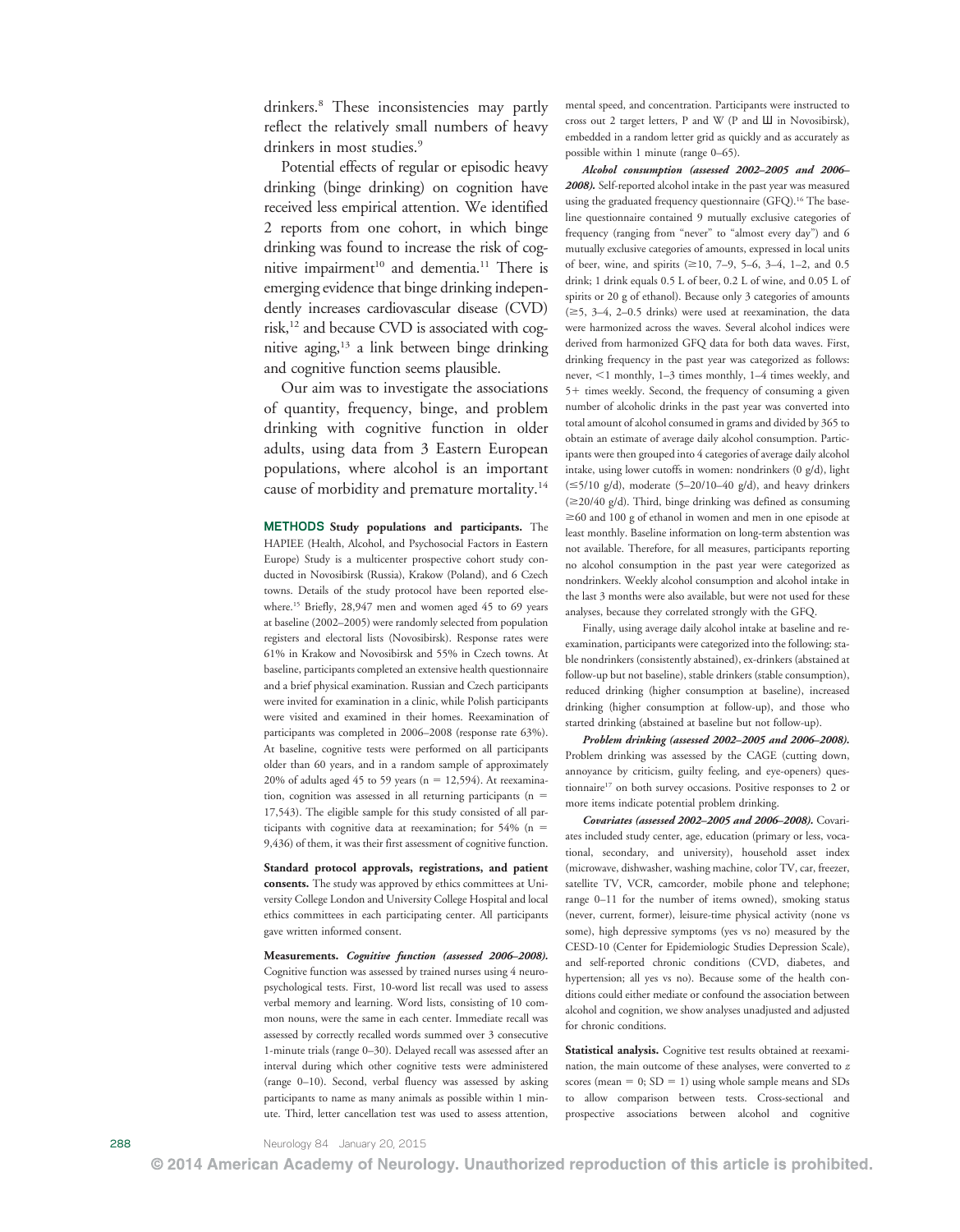| Table 1               | Descriptive characteristics of the study sample |                                         |              |                           |                   |  |  |
|-----------------------|-------------------------------------------------|-----------------------------------------|--------------|---------------------------|-------------------|--|--|
|                       |                                                 | Baseline (2002-2005)                    |              | Reexamination (2006-2008) |                   |  |  |
|                       |                                                 | Men (n = $6,608$ )<br>Women (n = 7,967) |              | Men (n = 6,608)           | Women (n = 7,967) |  |  |
| Age, y, mean (SD)     |                                                 | 57.8 (7.0)                              | 57.3 (7.0)   | 61.3 (7.0)                | 60.8 (6.9)        |  |  |
| Alcohol use, n (%)    |                                                 |                                         |              |                           |                   |  |  |
| Nondrinker            |                                                 | 857 (13.0)                              | 1,919 (24.1) | 749 (11.3)                | 1,651 (20.7)      |  |  |
| Light                 |                                                 | 3,299 (49.9)                            | 4,736 (59.4) | 3,518 (53.2)              | 4,964 (62.3)      |  |  |
| Moderate              |                                                 | 2,088 (31.6)                            | 1,027 (12.9) | 1,815 (27.5)              | 1,099 (13.8)      |  |  |
| Heavy                 |                                                 | 364(5.5)                                | 285 (3.6)    | 526 (8.0)                 | 253(3.2)          |  |  |
|                       | Drinking frequency, n (%)                       |                                         |              |                           |                   |  |  |
| Never                 |                                                 | 857 (13.0)                              | 1,919 (24.1) | 749 (11.3)                | 1,651 (20.7)      |  |  |
| $<$ 1 mo              |                                                 | 919 (13.9)                              | 2,690 (33.8) | 939 (14.2)                | 3,129 (39.3)      |  |  |
| $1-3$ mo              |                                                 | 1,524 (23.1)                            | 2,095 (26.3) | 1,670 (25.3)              | 1,920 (24.1)      |  |  |
| $1 - 4$ wk            |                                                 | 2,166 (32.8)                            | 1,022 (12.8) | 2,225 (33.7)              | 1,053 (13.2)      |  |  |
| $5+wk$                |                                                 | 1,142 (17.3)                            | 241 (3.0)    | 1,025 (15.5)              | 214 (2.7)         |  |  |
| Binge drinking, n (%) |                                                 |                                         |              |                           |                   |  |  |
| Nondrinker            |                                                 | 857 (13.0)                              | 1,919 (24.1) | 749 (11.3)                | 1,651 (20.7)      |  |  |
| Nonbinger             |                                                 | 4,540 (68.7)                            | 5,590 (70.2) | 4,471 (67.7)              | 5,799 (72.8)      |  |  |
| <b>Binge drinker</b>  |                                                 | 1,211 (18.3)                            | 458 (5.7)    | 1,388 (21.0)              | 517 (6.5)         |  |  |
| CAGE, n (%)           |                                                 |                                         |              |                           |                   |  |  |
| Nondrinker            |                                                 | 857 (13.0)                              | 1,919 (24.1) | 749 (11.3)                | 1,651 (20.7)      |  |  |
| CAGE < 2              |                                                 | 4,963 (75.1)                            | 5,936 (74.5) | 5,022 (76.0)              | 6,213 (78.0)      |  |  |
| $CAGE 2+$             |                                                 | 788 (11.9)                              | 112(1.4)     | 837 (12.7)                | 103(1.3)          |  |  |
|                       | Household asset score, mean (SD)                | 6.3(2.1)                                | 5.7 (2.1)    | 6.7(2.0)                  | 6.2(2.0)          |  |  |
|                       | Educational level, n (%)                        |                                         |              |                           |                   |  |  |
| Primary or less       |                                                 | 482 (7.3)                               | 858 (10.8)   |                           |                   |  |  |
| Vocational            |                                                 | 1,871 (28.3)                            | 1,995 (25.0) |                           |                   |  |  |
| Secondary             |                                                 | 2,220 (33.6)                            | 3,202 (40.2) |                           |                   |  |  |
| University            |                                                 | 2,035 (30.8)                            | 1,912 (24.0) |                           |                   |  |  |
| Smoking status, n (%) |                                                 |                                         |              |                           |                   |  |  |
| Never smoked          |                                                 | 2,045 (30.9)                            | 5,363 (67.3) | 2,048 (31.0)              | 5,497 (69.0)      |  |  |
| Former smoker         |                                                 | 2,164 (32.7)                            | 1,167 (14.6) | 2,354 (35.6)              | 1,220 (15.3)      |  |  |
| Current smoker        |                                                 | 2,399 (36.3)                            | 1,437 (18.0) | 2,206 (33.4)              | 1,250 (15.7)      |  |  |
| CVD, n (%)            |                                                 | 1,317 (19.9)                            | 1,295 (16.3) | 1,488 (22.5)              | 1,481 (18.6)      |  |  |
| Hypertension, n (%)   |                                                 | 3,273 (49.5)                            | 4,432 (55.6) | 3,694 (55.9)              | 4,888 (61.4)      |  |  |
| Diabetes, n (%)       |                                                 | 608 (9.2)                               | 608 (7.6)    | 671 (10.2)                | 699 (8.8)         |  |  |
|                       | Leisure-time physical activity, n (%)           |                                         |              |                           |                   |  |  |
| None                  |                                                 | 2,808 (42.5)                            | 3,609 (45.3) | 2,236 (33.8)              | 3,099 (38.9)      |  |  |
| Some                  |                                                 | 3,800 (57.5)                            | 4,358 (54.7) | 4,372 (66.2)              | 4,868 (61.1)      |  |  |
|                       | High depressive symptoms, n (%)                 | 692 (10.5)                              | 1,681 (21.1) | 843 (12.8)                | 1,976 (24.8)      |  |  |
|                       | Immediate recall, mean (SD)                     |                                         |              | 21.5(4.2)                 | 23.0 (3.8)        |  |  |
|                       | Delayed recall, mean (SD)                       |                                         |              | 7.3 (1.9)                 | 8.0(1.8)          |  |  |
|                       | Verbal fluency, mean (SD)                       |                                         |              | 22.3 (7.2)                | 22.2 (7.0)        |  |  |
|                       | Letter cancellation, mean (SD)                  |                                         |              | 17.2 (4.8)                | 18.5 (5.0)        |  |  |

Abbreviations: CAGE = cutting down, annoyance by criticism, guilty feeling, and eye-openers; CVD = cardiovascular disease.

Figures are means (SDs) for continuous variables and counts (%) for categorical variables. For categories of average daily alcohol intake (lower cutoffs are for women): nondrinker 0 g, light  $\leq 5/10$  g, moderate 5-20/10-40 g, and heavy  $\geq$  20/40 g.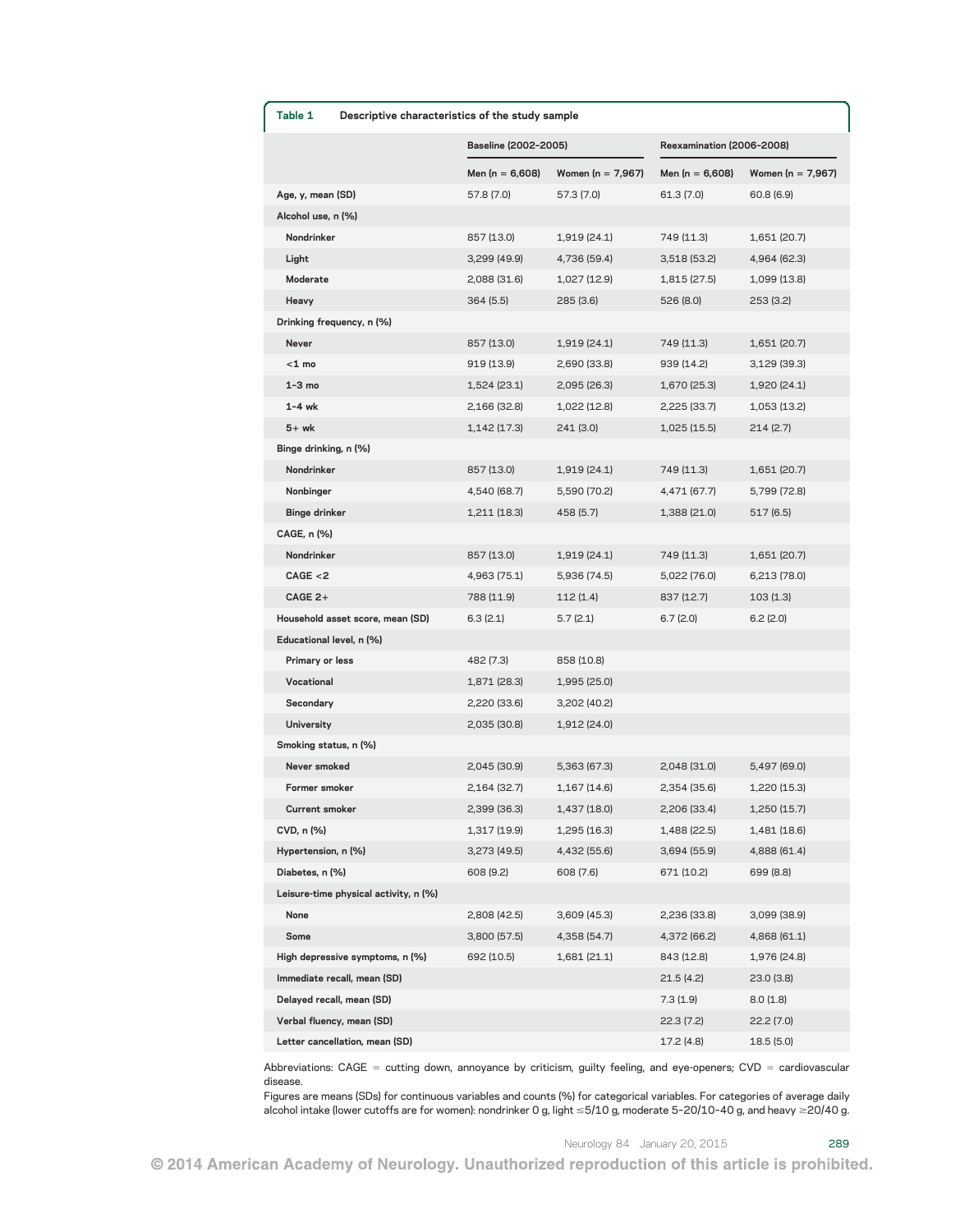| Table 2<br>Regression results for alcohol consumption and standardized cognitive scores in men ( $n = 6,608$ ) |                      |                 |                      |                |                      |                 |                      |                |
|----------------------------------------------------------------------------------------------------------------|----------------------|-----------------|----------------------|----------------|----------------------|-----------------|----------------------|----------------|
|                                                                                                                | Immediate recall     |                 | Delayed recall       |                | Verbal fluency       |                 | Letter cancellation  |                |
|                                                                                                                | Coef.                | 95% CI          | Coef.                | 95% CI         | Coef.                | 95% CI          | Coef.                | 95% CI         |
| Prospective                                                                                                    |                      |                 |                      |                |                      |                 |                      |                |
| Average alcohol use                                                                                            |                      |                 |                      |                |                      |                 |                      |                |
| 0 g/d                                                                                                          | $-0.06$              | $-0.13, 0.01$   | $-0.08a$             | $-0.15, -0.01$ | $-0.05$              | $-0.12, 0.02$   | $-0.01$              | $-0.08, 0.06$  |
| $<$ 10 g/d (ref.)                                                                                              | 0.00                 | 0.00, 0.00      | 0.00                 | 0.00, 0.00     | 0.00                 | 0.00, 0.00      | 0.00                 | 0.00, 0.00     |
| $10 - 40$ g/d                                                                                                  | $-0.02$              | $-0.07, 0.03$   | $-0.03$              | $-0.08, 0.02$  | 0.01                 | $-0.04, 0.07$   | 0.03                 | $-0.02, 0.09$  |
| $>40$ g/d                                                                                                      | 0.01                 | $-0.09, 0.11$   | $-0.01$              | $-0.11, 0.09$  | $-0.08$              | $-0.18, 0.02$   | $-0.10$              | $-0.20, 0.00$  |
| <b>Drinking frequency</b>                                                                                      |                      |                 |                      |                |                      |                 |                      |                |
| Never                                                                                                          | $-0.07$              | $-0.16, 0.01$   | $-0.08$              | $-0.16, 0.01$  | $-0.04$              | $-0.13, 0.05$   | 0.00                 | $-0.08, 0.09$  |
| $<$ 1 mo (ref.)                                                                                                | 0.00                 | 0.00, 0.00      | 0.00                 | 0.00, 0.00     | 0.00                 | 0.00, 0.00      | 0.00                 | 0.00, 0.00     |
| $1-3$ mo                                                                                                       | $-0.04$              | $-0.11, 0.04$   | $-0.02$              | $-0.10, 0.05$  | 0.02                 | $-0.06, 0.09$   | $-0.00$              | $-0.08, 0.07$  |
| $1-4$ wk                                                                                                       | $-0.02$              | $-0.09, 0.05$   | 0.01                 | $-0.06, 0.08$  | 0.01                 | $-0.07, 0.08$   | 0.03                 | $-0.04, 0.11$  |
| $5+wk$                                                                                                         | 0.01                 | $-0.07, 0.09$   | 0.00                 | $-0.08, 0.08$  | 0.04                 | $-0.05, 0.12$   | 0.04                 | $-0.05, 0.12$  |
| <b>Binge drinking</b><br>Nondrinker                                                                            | $-0.06$              | $-0.12, 0.01$   | $-0.08^{\rm a}$      | $-0.15, -0.01$ | $-0.05$              | $-0.12, 0.02$   | $-0.01$              | $-0.08, 0.05$  |
| Nonbinger (ref.)                                                                                               | 0.00                 | 0.00, 0.00      | 0.00                 | 0.00, 0.00     | 0.00                 | 0.00, 0.00      | 0.00                 | 0.00, 0.00     |
| <b>Binge drinker</b>                                                                                           | $-0.01$              | $-0.07, 0.05$   | $-0.03$              | $-0.09, 0.03$  | 0.02                 | $-0.04, 0.08$   | $-0.01$              | $-0.07, 0.05$  |
| CAGE                                                                                                           |                      |                 |                      |                |                      |                 |                      |                |
| Nondrinker                                                                                                     | $-0.06$              | $-0.12, 0.01$   | $-0.08a$             | $-0.15, -0.01$ | $-0.04$              | $-0.11, 0.02b$  | $-0.01$              | $-0.08, 0.05$  |
| $CAGE < 2$ (ref.)                                                                                              | 0.00                 | 0.00, 0.00      | 0.00                 | 0.00, 0.00     | 0.00                 | 0.00, 0.00      | 0.00                 | 0.00, 0.00     |
| $CAGE 2+$                                                                                                      | $-0.00$              | $-0.07, 0.07$   | $-0.03$              | $-0.10, 0.04$  | 0.05                 | $-0.02, 0.12$   | $-0.01$              | $-0.08, 0.06$  |
| Cross-sectional                                                                                                |                      |                 |                      |                |                      |                 |                      |                |
| Average alcohol use                                                                                            |                      |                 |                      |                |                      |                 |                      |                |
| 0 g/d                                                                                                          | $-0.18^{\circ}$      | $-0.25, -0.11$  | $-0.15^{\circ}$      | $-0.22, -0.08$ | $-0.09^a$            | $-0.16, -0.02$  | $-0.10^d$            | $-0.17, -0.02$ |
| $<$ 10 g/d (ref.)                                                                                              | 0.00                 | 0.00, 0.00      | 0.00                 | 0.00, 0.00     | 0.00                 | 0.00, 0.00      | 0.00                 | 0.00, 0.00     |
| $10 - 40$ g/d                                                                                                  | $-0.01$              | $-0.06, 0.05$   | $-0.00$              | $-0.06, 0.05$  | 0.04                 | $-0.01, 0.09$   | 0.02                 | $-0.04, 0.07$  |
| $>40$ g/d                                                                                                      | $-0.08$              | $-0.16, 0.01$   | $-0.08$              | $-0.17, 0.00$  | $-0.08$              | $-0.17, 0.00$   | $-0.09^a$            | $-0.17, -0.00$ |
| Drinking frequency                                                                                             |                      |                 |                      |                |                      |                 |                      |                |
| Never                                                                                                          | $-0.15^{\circ}$      | $-0.24, -0.06b$ | $-0.14$ <sup>d</sup> | $-0.23, -0.06$ | $-0.10^a$            | $-0.19, -0.01$  | $-0.05$              | $-0.13, 0.04$  |
| $<$ 1 mo (ref.)                                                                                                | 0.00                 | 0.00, 0.00      | 0.00                 | 0.00, 0.00     | 0.00                 | 0.00, 0.00      | 0.00                 | 0.00, 0.00     |
| $1-3$ mo                                                                                                       | 0.02                 | $-0.06, 0.09$   | $-0.01$              | $-0.08, 0.06$  | $-0.03$              | $-0.11, 0.04$   | 0.08 <sup>a</sup>    | 0.01, 0.15     |
| $1 - 4$ wk                                                                                                     | 0.02                 | $-0.04, 0.09$   | 0.01                 | $-0.06, 0.08$  | $-0.01$              | $-0.08, 0.06$   | 0.03                 | $-0.04, 0.10$  |
| $5+wk$                                                                                                         | 0.04                 | $-0.05, 0.12$   | 0.02                 | $-0.06, 0.10$  | 0.03                 | $-0.05, 0.12$   | 0.07                 | $-0.01, 0.16$  |
| <b>Binge drinking</b>                                                                                          |                      |                 |                      |                |                      |                 |                      |                |
| Nondrinker                                                                                                     | $-0.17^c$            | $-0.24, -0.10b$ | $-0.14^c$            | $-0.21, -0.07$ | $-0.11$ <sup>d</sup> | $-0.18, -0.04b$ | $-0.11$ <sup>d</sup> | $-0.18, -0.04$ |
| Nonbinger (ref.)                                                                                               | 0.00                 | 0.00, 0.00      | 0.00                 | 0.00, 0.00     | 0.00                 | 0.00, 0.00      | 0.00                 | 0.00, 0.00     |
| <b>Binge drinker</b>                                                                                           | $-0.02$              | $-0.07, 0.04$   | 0.00                 | $-0.05, 0.06$  | $-0.06^a$            | $-0.12, -0.00$  | $-0.07^{\rm a}$      | $-0.13, -0.01$ |
| CAGE                                                                                                           |                      |                 |                      |                |                      |                 |                      |                |
| Nondrinker                                                                                                     | $-0.18$ <sup>c</sup> | $-0.25, -0.11b$ | $-0.15^{\circ}$      | $-0.22, -0.08$ | $-0.10d$             | $-0.17, -0.03b$ | $-0.11$ <sup>d</sup> | $-0.18, -0.04$ |
| $CAGE < 2$ (ref.)                                                                                              | 0.00                 | 0.00, 0.00      | 0.00                 | 0.00, 0.00     | 0.00                 | 0.00, 0.00      | 0.00                 | 0.00, 0.00     |
| $CAGE 2+$                                                                                                      | $-0.06$              | $-0.12, 0.01$   | $-0.05$              | $-0.12, 0.02$  | $-0.05$              | $-0.12, 0.02$   | $-0.11$ <sup>d</sup> | $-0.17, -0.04$ |
| Follow-up<br>Change in alcohol use                                                                             |                      |                 |                      |                |                      |                 |                      |                |
| Stable nondrinker                                                                                              | $-0.12^a$            | $-0.21, -0.02$  | $-0.12^a$            | $-0.21, -0.02$ | $-0.10^a$            | $-0.20, -0.01$  | $-0.03$              | $-0.12, 0.07$  |
| <b>Quit drinking</b>                                                                                           | $-0.26^{\circ}$      | $-0.36, -0.16$  | $-0.21$ °            | $-0.31, -0.11$ | $-0.14$ <sup>d</sup> | $-0.24, -0.04$  | $-0.15^d$            | $-0.26, -0.05$ |
|                                                                                                                |                      |                 |                      |                |                      |                 |                      |                |

290 Neurology 84 January 20, 2015

Continued

© 2014 American Academy of Neurology. Unauthorized reproduction of this article is prohibited.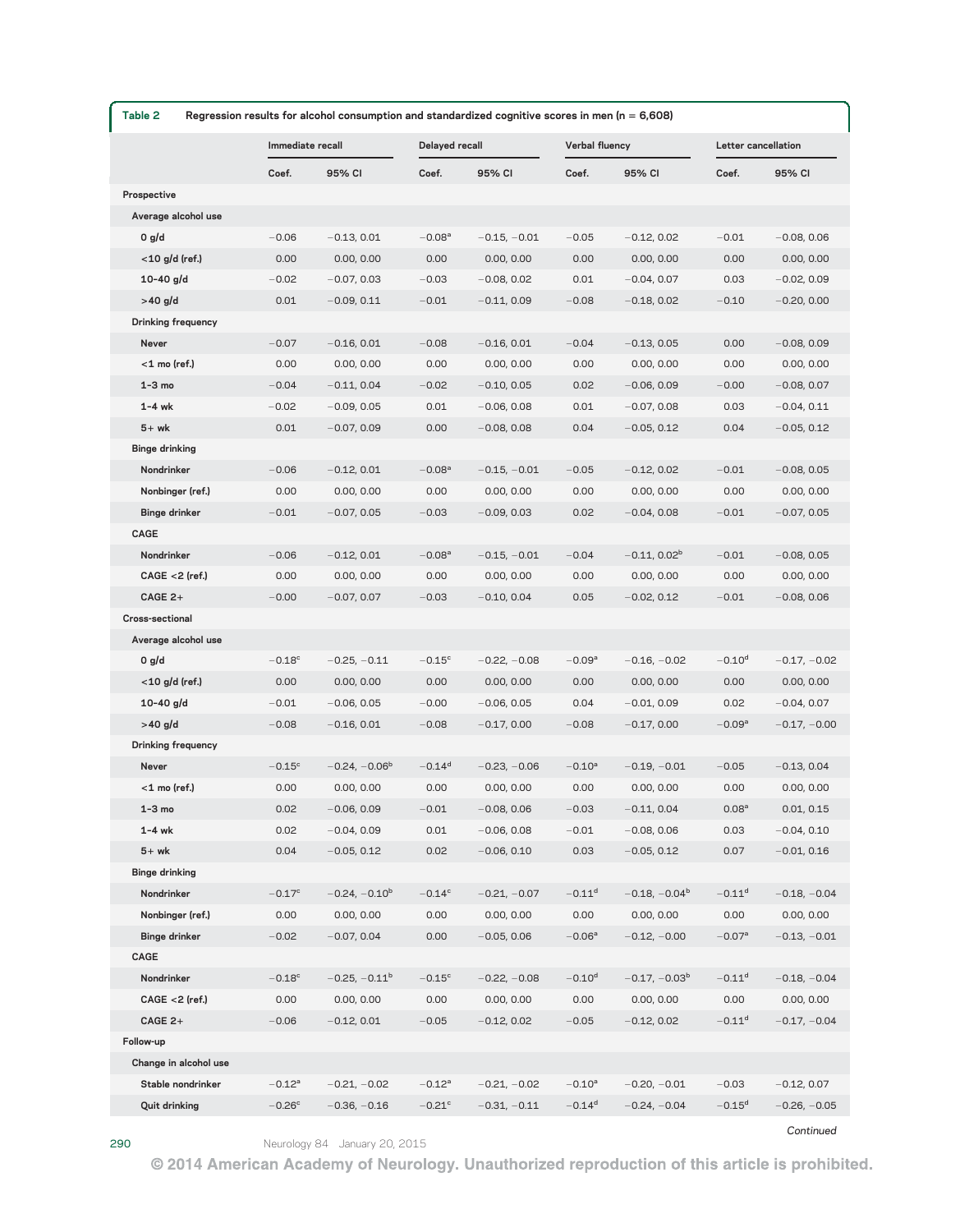| Table 2<br>Continued    |         |                  |         |                |                 |                |       |                     |  |
|-------------------------|---------|------------------|---------|----------------|-----------------|----------------|-------|---------------------|--|
|                         |         | Immediate recall |         | Delayed recall |                 | Verbal fluency |       | Letter cancellation |  |
|                         | Coef.   | 95% CI           | Coef.   | 95% CI         | Coef.           | 95% CI         | Coef. | 95% CI              |  |
| Stable drinker (ref.)   | 0.00    | 0.00, 0.00       | 0.00    | 0.00, 0.00     | 0.00            | 0.00, 0.00     | 0.00  | 0.00, 0.00          |  |
| Reduced use             | $-0.02$ | $-0.08, 0.05$    | $-0.00$ | $-0.07, 0.06$  | $-0.07a$        | $-0.13, -0.01$ | 0.04  | $-0.03, 0.10$       |  |
| Increased use           | $-0.03$ | $-0.09, 0.03$    | $-0.03$ | $-0.10, 0.03$  | $-0.07^{\rm a}$ | $-0.14, -0.01$ | 0.00  | $-0.06, 0.07$       |  |
| <b>Started drinking</b> | $-0.04$ | $-0.13, 0.05$    | $-0.06$ | $-0.16, 0.03$  | $-0.04$         | $-0.13, 0.05$  | 0.02  | $-0.07, 0.11$       |  |

Abbreviations: CAGE = cutting down, annoyance by criticism, guilty feeling, and eye-openers;  $Cl =$  confidence interval; coef. = coefficient; ref. = reference. Models are adjusted for age, center, cognitive measurement occasion, education, household asset score, smoking, physical activity, and depressive symptoms.

 $a_{\text{D}} < 0.05$ .

 $b$  Overall p value for alcohol categories by study center interaction significant at <0.05.

 $c_p < 0.001$ .

 $d p < 0.01$ .

functions were estimated using multiple linear regression. In cross-sectional analyses, only variables measured at reexamination were used; in prospective analyses, we used cognition from reexamination and alcohol and covariates from baseline. All regression analyses were adjusted for cognitive measurement occasion (first vs repeated).

Analyses were conducted separately by sex because of large differences in alcohol consumption between men and women. To formally test for heterogeneity, alcohol–sex interactions were included in regression models. Heterogeneity of associations between study centers was examined by including interactions between alcohol measures and center, and by conducting analyses stratified by center. For alcohol indices, the lowest level of drinking was used as the reference group. In additional analyses, models for binge drinking were further adjusted for, or stratified by, alcohol volume. Sensitivity analyses were conducted to account for missing covariate data and attrition. Analyses were conducted in Stata 13.18

RESULTS Complete data on all cognitive tests were available for 17,022 participants in 2006–2008, 14,575 of whom also had data on alcohol and all covariates and were included in the analytic sample. Table 1 shows baseline and follow-up characteristics of included participants (descriptive statistics by alcohol use categories are shown in table e-1 on the Neurology® Web site at [Neurology.org](http://www.neurology.org/)). Proportions of binge drinkers and problem drinkers as well as average alcohol use were higher in men than in women; baseline median daily alcohol intake was 5. 3 and 0.6 g, respectively.

Baseline and follow-up alcohol measures were strongly associated with each other. Spearman coefficients were 0.62 and 0.58 for quantity and frequency of drinking. Tetrachoric coefficient for binge drinking was 0.60. For categories of alcohol intake, 58% of participants were in the same group on both occasions, and 44% of participants were in the same or adjacent category for drinking frequency.

In regression analyses, heterogeneity between centers was observed in only a few instances and was mostly weak. In fully adjusted models, several alcohol–sex interactions, especially for recall tests, were

evident at  $p < 0.05$ . Results of regression analyses adjusted for potential confounders are shown in table 2 (men) and table 3 (women). Age-adjusted regression results are available in the online supplement (table e-2 [men] and table e-3 [women]). In men, the quantity and frequency of drinking were generally not significantly associated with cognitive test scores, either prospectively or cross-sectionally, after adjusting for socioeconomic and lifestyle confounders. The only consistent exception was lower cognitive scores in nondrinkers compared with the reference group in cross-sectional models.

In women, nondrinkers had consistently lower cognitive scores than light drinkers in both prospective and cross-sectional analyses. Better cognitive performance in moderate drinkers observed in ageadjusted models (table e-3) was largely attenuated by subsequent adjustment for socioeconomic and lifestyle factors. In cross-sectional analyses, moderate drinking frequency and intake were associated with better scores, compared with lower levels of drinking. In prospective analyses, only women drinking a few times a month showed better performance on the verbal cognitive tests than those who drank less frequently than that, whereas average intake was not associated with better cognition.

Binge drinking was not significantly associated with cognitive performance in either sex in prospective analyses; cross-sectional associations were also few and inconsistent. CAGE was also not related to cognitive performance, although in women, the number of problem drinkers was relatively small.

Results for drinking pattern, measured by combining data on frequency and quantity per occasion, did not yield any additional insights and are reported in the online supplement separately for men (table e-4) and women (table e-5).

Results for change in alcohol intake during follow-up showed that, especially in men, participants who stopped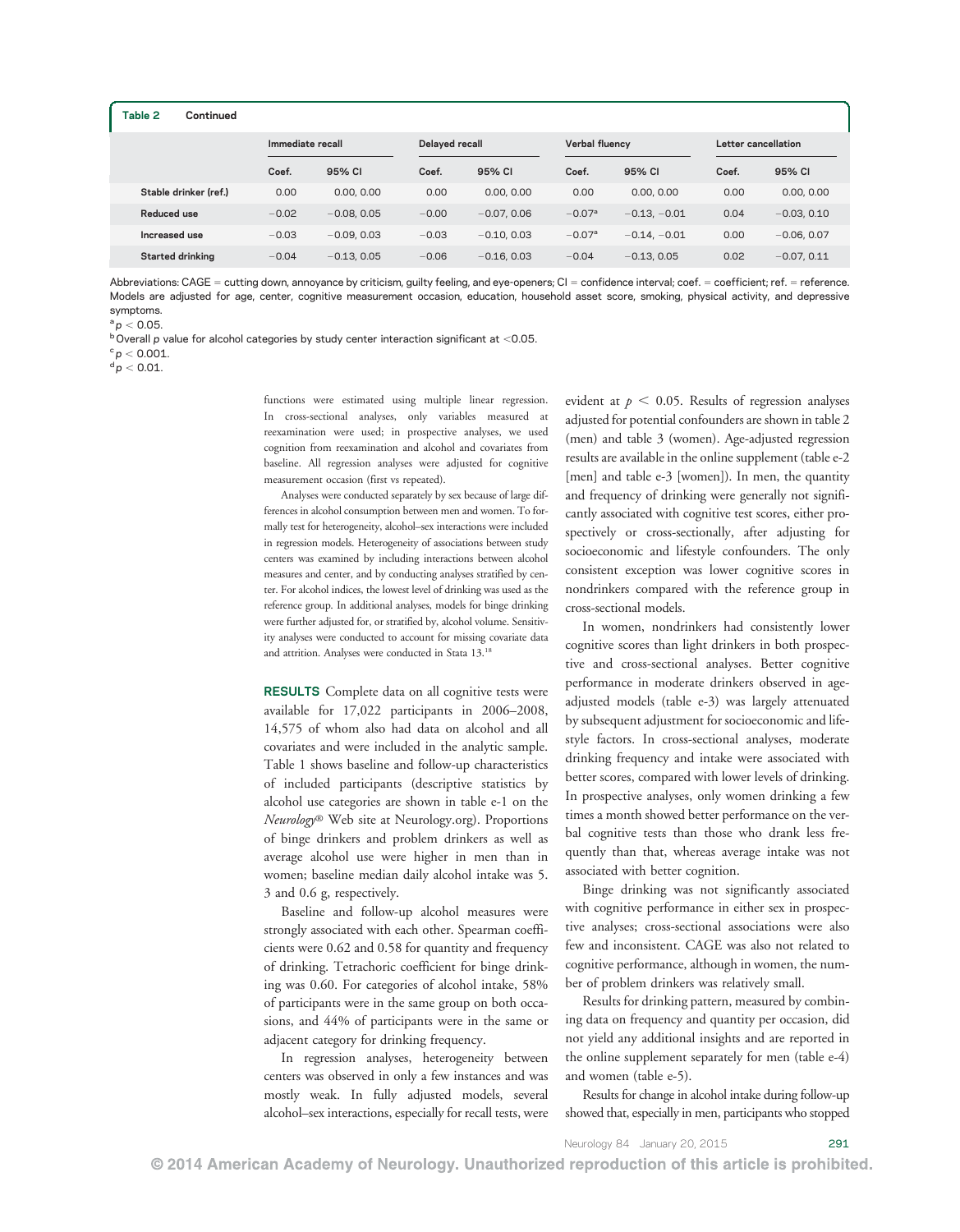| Table 3<br>Regression results for alcohol consumption and standardized cognitive scores in women ( $n = 7,967$ ) |                   |                  |                   |                  |                   |                  |                   |                     |  |
|------------------------------------------------------------------------------------------------------------------|-------------------|------------------|-------------------|------------------|-------------------|------------------|-------------------|---------------------|--|
|                                                                                                                  |                   | Immediate recall |                   | Delayed recall   |                   | Verbal fluency   |                   | Letter cancellation |  |
|                                                                                                                  | Coef.             | 95% CI           | Coef.             | 95% CI           | Coef.             | 95% CI           | Coef.             | 95% CI              |  |
| Prospective                                                                                                      |                   |                  |                   |                  |                   |                  |                   |                     |  |
| Average alcohol use                                                                                              |                   |                  |                   |                  |                   |                  |                   |                     |  |
| 0 g/d                                                                                                            | $-0.14^a$         | $-0.19, -0.09$   | $-0.11^a$         | $-0.17, -0.06$   | $-0.12^a$         | $-0.17, -0.07$   | $-0.14^a$         | $-0.20, -0.09$      |  |
| <5 g/d (ref.)                                                                                                    | 0.00              | 0.00, 0.00       | 0.00              | 0.00, 0.00       | 0.00              | 0.00, 0.00       | 0.00              | 0.00, 0.00          |  |
| $5 - 20$ g/d                                                                                                     | $-0.01$           | $-0.07, 0.05$    | 0.05              | $-0.01, 0.11$    | $-0.02$           | $-0.08, 0.04$    | $-0.02$           | $-0.08, 0.05$       |  |
| $>20$ g/d                                                                                                        | $-0.02$           | $-0.13, 0.09$    | 0.03              | $-0.08, 0.14$    | 0.05              | $-0.06, 0.16$    | 0.00              | $-0.11, 0.12$       |  |
| <b>Drinking frequency</b>                                                                                        |                   |                  |                   |                  |                   |                  |                   |                     |  |
| Never                                                                                                            | $-0.11^a$         | $-0.16, -0.05$   | $-0.09b$          | $-0.15, -0.04^c$ | $-0.08b$          | $-0.14 - 0.03$   | $-0.13^{a}$       | $-0.18, -0.07$      |  |
| $<$ 1 mo (ref.)                                                                                                  | 0.00              | 0.00, 0.00       | 0.00              | 0.00, 0.00       | 0.00              | 0.00, 0.00       | 0.00              | 0.00, 0.00          |  |
| $1-3$ mo                                                                                                         | 0.08 <sup>b</sup> | 0.03, 0.13       | 0.06 <sup>d</sup> | 0.00, 0.11       | 0.09 <sup>b</sup> | 0.03, 0.14       | 0.03              | $-0.02, 0.09$       |  |
| $1-4$ wk                                                                                                         | 0.03              | $-0.04, 0.10$    | 0.07 <sup>d</sup> | 0.00, 0.14       | 0.04              | $-0.03, 0.10$    | 0.01              | $-0.06, 0.08$       |  |
| $5+wk$                                                                                                           | 0.02              | $-0.10, 0.14$    | 0.05              | $-0.07, 0.17$    | 0.08              | $-0.04, 0.20$    | 0.03              | $-0.10, 0.16$       |  |
| <b>Binge drinking</b><br>Nondrinker                                                                              | $-0.14^{a}$       | $-0.19, -0.09$   | $-0.12^a$         | $-0.17, -0.07$   | $-0.12^a$         | $-0.17, -0.07$   | $-0.14^a$         | $-0.20, -0.09$      |  |
| Nonbinger (ref.)                                                                                                 | 0.00              | 0.00, 0.00       | 0.00              | 0.00, 0.00       | 0.00              | 0.00, 0.00       | 0.00              | 0.00, 0.00          |  |
| <b>Binge drinker</b>                                                                                             | $-0.05$           | $-0.13, 0.04$    | 0.01              | $-0.08, 0.10$    | 0.00              | $-0.08, 0.09$    | $-0.07$           | $-0.16, 0.02$       |  |
| CAGE                                                                                                             |                   |                  |                   |                  |                   |                  |                   |                     |  |
| Nondrinker                                                                                                       | $-0.14^a$         | $-0.19, -0.09$   | $-0.13^a$         | $-0.18, -0.08$   | $-0.12^a$         | $-0.17, -0.07$   | $-0.14^{a}$       | $-0.19, -0.09$      |  |
| $CAGE < 2$ (ref.)                                                                                                | 0.00              | 0.00, 0.00       | 0.00              | 0.00, 0.00       | 0.00              | 0.00, 0.00       | 0.00              | 0.00, 0.00          |  |
| $CAGE 2+$                                                                                                        | $-0.15$           | $-0.32, 0.01$    | $-0.13$           | $-0.30, 0.03$    | 0.04              | $-0.13, 0.21$    | $-0.15$           | $-0.33, 0.02$       |  |
| Cross-sectional                                                                                                  |                   |                  |                   |                  |                   |                  |                   |                     |  |
| Average alcohol use                                                                                              |                   |                  |                   |                  |                   |                  |                   |                     |  |
| 0 g/d                                                                                                            | $-0.16^a$         | $-0.21, -0.11$   | $-0.15^a$         | $-0.20, -0.10$   | $-0.07b$          | $-0.12, -0.02$   | $-0.12^a$         | $-0.17, -0.06$      |  |
| $<$ 5 g/d (ref.)                                                                                                 | 0.00              | 0.00, 0.00       | 0.00              | 0.00, 0.00       | 0.00              | 0.00, 0.00       | 0.00              | 0.00, 0.00          |  |
| $5 - 20$ g/d                                                                                                     | $0.10^{a}$        | 0.04, 0.16       | $0.11^{a}$        | 0.05, 0.17       | 0.05              | $-0.01, 0.11$    | 0.04              | $-0.03, 0.10$       |  |
| $>20$ g/d                                                                                                        | 0.07              | $-0.05, 0.18$    | 0.10              | $-0.02, 0.22$    | 0.07              | $-0.04, 0.19$    | $-0.03$           | $-0.15, 0.09$       |  |
| Drinking frequency                                                                                               |                   |                  |                   |                  |                   |                  |                   |                     |  |
| Never                                                                                                            | $-0.12^a$         | $-0.18, -0.07$   | $-0.12^a$         | $-0.17, -0.06$   | $-0.08b$          | $-0.13, -0.02$   | $-0.09b$          | $-0.14, -0.03^c$    |  |
| $<$ 1 mo (ref.)                                                                                                  | 0.00              | 0.00, 0.00       | 0.00              | 0.00, 0.00       | 0.00              | 0.00, 0.00       | 0.00              | 0.00, 0.00          |  |
| $1-3$ mo                                                                                                         | $0.12^{a}$        | 0.07, 0.17       | $0.10^{a}$        | 0.05, 0.15       | $-0.01$           | $-0.07, 0.04$    | 0.08 <sup>b</sup> | 0.03, 0.14          |  |
| $1 - 4$ wk                                                                                                       | $0.14^{a}$        | 0.07, 0.20       | $0.13^{a}$        | 0.07, 0.20       | 0.04              | $-0.02, 0.11$    | 0.08 <sup>d</sup> | 0.01, 0.15          |  |
| $5+wk$                                                                                                           | 0.13 <sup>d</sup> | 0.01, 0.26       | 0.16 <sup>d</sup> | 0.03, 0.29       | 0.09              | $-0.04, 0.21$    | $-0.01$           | $-0.15, 0.12$       |  |
| <b>Binge drinking</b>                                                                                            |                   |                  |                   |                  |                   |                  |                   |                     |  |
| Nondrinker                                                                                                       | $-0.18^{a}$       | $-0.23, -0.13$   | $-0.16^{\rm a}$   | $-0.21, -0.11$   | $-0.09^a$         | $-0.14, -0.04^c$ | $-0.12^a$         | $-0.17, -0.06$      |  |
| Nonbinger (ref.)                                                                                                 | 0.00              | 0.00, 0.00       | 0.00              | 0.00, 0.00       | 0.00              | 0.00, 0.00       | 0.00              | 0.00, 0.00          |  |
| <b>Binge drinker</b>                                                                                             | 0.06              | $-0.02, 0.14$    | 0.11 <sup>b</sup> | 0.03, 0.19       | $-0.10d$          | $-0.18, -0.02$   | 0.07              | $-0.02, 0.15$       |  |
| CAGE                                                                                                             |                   |                  |                   |                  |                   |                  |                   |                     |  |
| Nondrinker                                                                                                       | $-0.18^{a}$       | $-0.23, -0.13$   | $-0.17^a$         | $-0.22, -0.12$   | $-0.08b$          | $-0.13, -0.03$   | $-0.12^a$         | $-0.18, -0.07$      |  |
| $CAGE < 2$ (ref.)                                                                                                | 0.00              | 0.00, 0.00       | 0.00              | 0.00, 0.00       | 0.00              | 0.00, 0.00       | 0.00              | 0.00, 0.00          |  |
| $CAGE 2+$                                                                                                        | $-0.13$           | $-0.30, 0.04$    | $-0.01$           | $-0.18, 0.17$    | 0.10              | $-0.08, 0.27$    | $-0.12$           | $-0.30, 0.06$       |  |
| Follow-up                                                                                                        |                   |                  |                   |                  |                   |                  |                   |                     |  |
| Change in alcohol use                                                                                            |                   |                  |                   |                  |                   |                  |                   |                     |  |
| Stable nondrinker                                                                                                | $-0.20^{\rm a}$   | $-0.27, -0.14$   | $-0.18^{a}$       | $-0.25, -0.12$   | $-0.15^{\rm a}$   | $-0.22, -0.08$   | $-0.20^{\rm a}$   | $-0.27, -0.13$      |  |
| <b>Quit drinking</b>                                                                                             | $-0.20^{\rm a}$   | $-0.26, -0.13$   | $-0.19^a$         | $-0.26, -0.11$   | $-0.06$           | $-0.13, 0.01$    | $-0.07$           | $-0.15, 0.00$       |  |

292 Neurology 84 January 20, 2015

Continued

© 2014 American Academy of Neurology. Unauthorized reproduction of this article is prohibited.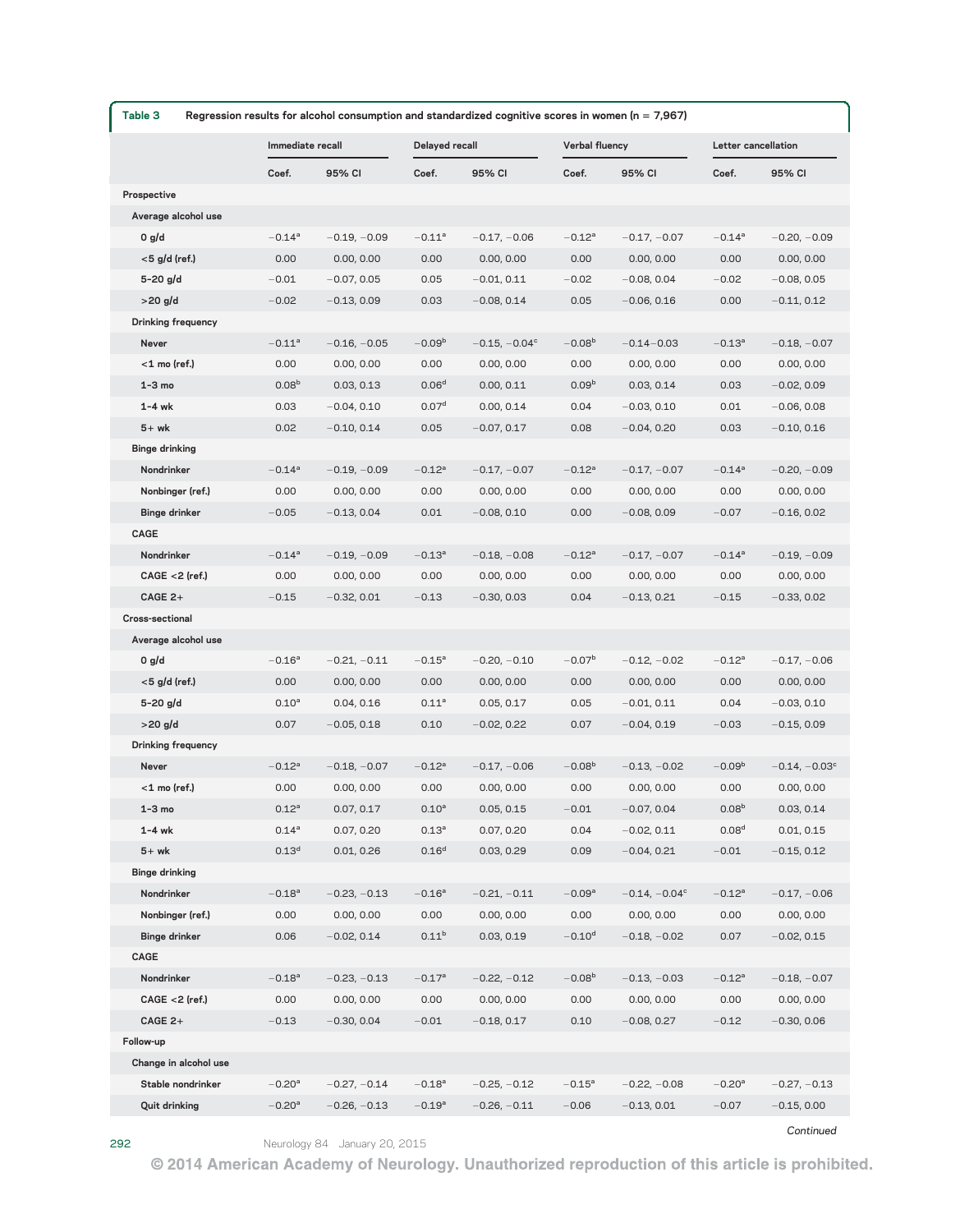| Table 3<br>Continued  |           |                |                |                |                |                |                     |                |
|-----------------------|-----------|----------------|----------------|----------------|----------------|----------------|---------------------|----------------|
| Immediate recall      |           |                | Delayed recall |                | Verbal fluency |                | Letter cancellation |                |
|                       | Coef.     | 95% CI         | Coef.          | 95% CI         | Coef.          | 95% CI         | Coef.               | 95% CI         |
| Stable drinker (ref.) | 0.00      | 0.00, 0.00     | 0.00           | 0.00, 0.00     | 0.00           | 0.00, 0.00     | 0.00                | 0.00, 0.00     |
| Reduced use           | $-0.03$   | $-0.10, 0.05$  | $-0.00$        | $-0.08, 0.07$  | $-0.03$        | $-0.11, 0.04$  | $-0.03$             | $-0.10, 0.05$  |
| Increased use         | 0.07      | $-0.01, 0.14$  | 0.05           | $-0.02, 0.13$  | 0.01           | $-0.07, 0.08$  | 0.02                | $-0.05, 0.10$  |
| Started drinking      | $-0.11^a$ | $-0.17, -0.04$ | $-0.10^{b}$    | $-0.17, -0.04$ | $-0.10^{b}$    | $-0.16, -0.03$ | $-0.09b$            | $-0.16, -0.02$ |

Abbreviations: CAGE = cutting down, annoyance by criticism, guilty feeling, and eye-openers; CI = confidence interval; coef. = coefficient; ref. = reference. Models are adjusted for age, center, cognitive measurement occasion, education, household asset score, smoking, physical activity, and depressive symptoms.

 $a$   $p$  < 0.001.

 $^{\rm b}p <$  0.01.

 $\degree$  Overall p value for alcohol categories by country interaction significant at <0.05.  $d$  p  $<$  0.05.

> drinking had significantly lower cognitive scores than stable drinkers. There were almost no statistically significant differences between stable drinkers and other drinkers. In women, stable nondrinkers and those who started drinking during follow-up also had lower cognitive scores. In men, lower verbal performance in stable nondrinkers was marginally significant. Results for change in drinking frequency or combining information on frequency and intake during follow-up were similar (table e-6).

> Finally, additional adjustment for health conditions resulted in little change in associations with cognition for all alcohol measures (tables e-7 and e-8).

> Results of sensitivity analyses using inverse probability weighting to account for longitudinal attrition (table e-9) and multiple imputation to account for missing covariate data (tables e-10 and e-11) are available in the online supplement.

> DISCUSSION In this large Eastern European study with relatively high levels of male regular and episodic heavy drinking, we found only modest associations between different measures of alcohol consumption and cognitive performance in older persons. Quantity and frequency of drinking were not associated with cognitive performance in men, whereas in women, moderate drinkers had slightly better cognition than those drinking less, particularly in cross-sectional analyses. The most consistent findings were worse cognitive performance in female nondrinkers and those who stopped drinking during follow-up. Binge and problem drinking were not consistently associated with cognitive function.

> Our study has limitations. First, the analytic sample was restricted to participants with cognitive measures at follow-up. Attrition was higher in participants with lower cognitive scores, nondrinkers, and frequent drinkers at baseline, and could possibly bias the results of our study. However, sensitivity analysis accounting

for missing cognition data by inverse probability weighting yielded similar results (table e-6).

Second, self-reported alcohol measures typically underestimate actual consumption.<sup>19</sup> In this study, systematic underreporting among men seems unlikely but, because of sex differences in social acceptability of drinking, underreporting may be greater in women.20 Among available alcohol measures, the GFQ appeared to be least prone to underreporting. In addition, correlations between different alcohol measures were generally high, and serum GGT (g-glutamyltransferase) values showed expected associations with alcohol, although the correlations were weaker in women.

Third, alcohol measures used may not fully reflect lifelong consumption. Particularly, participants may have stopped or reduced drinking before the baseline, and those who stopped drinking during follow-up had worse cognition than stable drinkers. However, unstable drinkers generally did not differ from stable drinkers, and the few significant differences may be attributable to chance. While this would suggest that results for drinkers were not affected by inclusion of those who had reduced their consumption, it is also possible that regression to the mean affected our estimates in relation to change in alcohol consumption, leading to regression dilution bias. However, this does not affect our prospective and cross-sectional results.

Fourth, response rates were relatively low and responders were healthier than nonresponders.<sup>15</sup> While this is also true of most contemporary studies, it suggests that heavier drinkers and individuals with cognitive impairment may have been less likely to participate. Low response and differences in characteristics between responders and nonresponders do not inevitably bias estimates of associations.<sup>21</sup> However, if in our study heavy drinkers had lower participation rates and higher likelihood of cognitive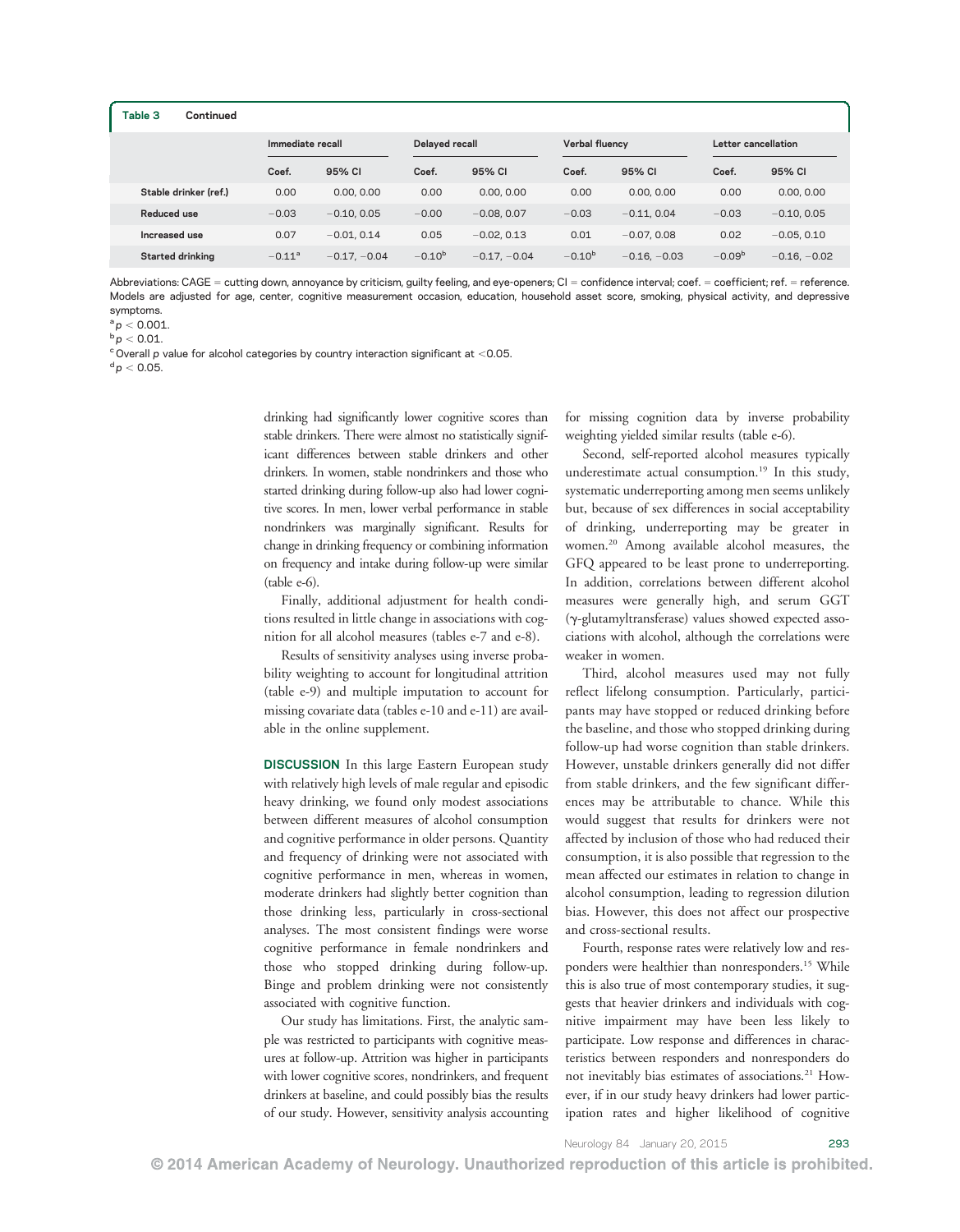impairment, it is possible that associations between heavy drinking and cognitive function were underestimated.

Finally, the study did not examine nationally representative samples and extrapolation beyond urban settings requires caution.

A particular strength of this study is the use of Eastern European population samples with relatively high alcohol consumption and rates of male binge drinking in the former Soviet Union,<sup>22</sup> and a higher proportion of CVD and premature mortality estimated to be attributable to alcohol than elsewhere in Europe.14 Indeed, our study had a high prevalence of male binge and problem drinking. Second, the GFQ is well suited for identifying heavy and binge drinkers.16 Third, the large numbers in the pooled sample provide adequate statistical power in men, although the numbers of heavy drinkers were small in women. Finally, unlike most previous studies, our emphasis was on the cognitive effects of regular and episodic heavy drinking, not just light to moderate drinking.

We did not find convincing evidence of worse cognitive performance in heavy drinkers. More specific tests of executive function could show greater sensitivity to the effects of alcohol, as previously reported for phonemic fluency.3 A study in British civil servants reported faster cognitive decline in middle-aged men drinking  $\geq 36$  g/d, compared with  $\leq 20$  g/d, but no effect in women.8 It is possible that regular and/or episodic heavy alcohol use is associated with faster cognitive decline in Eastern European populations, but we do not yet have a long enough follow-up to examine trajectories of cognitive decline.

In our study, binge drinking was not consistently associated with cognitive performance. We were therefore unable to replicate findings from one study of Finish twins, in which binge drinking was independently associated with cognitive impairment<sup>10</sup> and dementia.<sup>11</sup>

The main hypothesized mechanism for the association between alcohol and cognition involves effects on the cardio- and cerebrovascular systems.<sup>13</sup> Heavy drinking and abstention have been linked to higher cardiovascular risk than light to moderate drinking, and binge drinking may independently increase cardiovascular risk.12 In a prospective study in Novosibirsk, regular but not episodic heavy drinking increased risk of cardiovascular death.<sup>23</sup> Binge drinking was also not consistently associated with high blood pressure<sup>24</sup> or all-cause and cardiovascular mortality in this cohort (unpublished findings). Thus, the absence of association between binge drinking and cognitive performance could plausibly reflect the apparent lack of adverse effects of binge drinking on CVD in this cohort.

Most observational studies report moderate drinking to be beneficial for cognitive function in mid- to later life<sup>2</sup> with anti-inflammatory effects postulated among the underlying mechanisms.25 Consistent with this, we observed significantly better cognitive scores in moderate drinkers than low-level drinkers in women. However, compared with cross-sectional results, the prospective associations were modest and inconsistent. This discrepancy suggests that reverse causality, selection, or confounding by social or lifestyle factors may partly account for the positive correlation between moderate drinking and cognitive performance, as previously suggested.<sup>26,27</sup> A causal association was also not supported by negative findings of mendelian randomization studies in Chinese men<sup>28</sup> and Europeans.<sup>29</sup> However, a recent study in a Scottish birth cohort suggested that the effects of alcohol on late-life cognition may be modified by genetic ability to metabolize alcohol.<sup>30</sup>

Similarly, lower cognitive scores in participants who stopped drinking during follow-up may partly reflect confounding by poor health. In fact, at reexamination, more than half of these participants reported stopping drinking because of poor health. However, adjustment for self-reported chronic conditions had little effect on the associations.

Our study has implications. Better cognitive performance was only inconsistently associated with moderate drinking, with some of the associations possibly explained by selection bias or confounding. This cautions against specific recommendations about beneficial drinking levels for cognitive function. Poorer cognition in current nondrinkers and recent quitters suggests greater attention should be given to the health status of this group. Although adverse effects of binge drinking on cognition were not detected over a short follow-up period or cross-sectionally, our findings do not preclude the possibility of faster cognitive decline in the long term among binge drinkers.

#### AUTHOR CONTRIBUTIONS

M.B. and P.H. conceptualized the study. P.H. performed statistical analysis and wrote first and successive drafts of manuscript. M.B., M.R., R.K., A. Pajak, S.M., S.S., H.P., A. Peasey, M.M., and A.S.-M. interpreted the results and commented on drafts.

#### STUDY FUNDING

This work was supported by the Wellcome Trust (grants 064947 and 081081); the US National Institute on Aging (grant R01 AG23522); and MacArthur Foundation Research Network (grant 712058).

#### **DISCLOSURE**

P. Horvat reports no disclosures relevant to the manuscript. M. Richards receives research support from the UK Medical Research Council and the British Heart Foundation. R. Kubinova, A. Pajak, S. Malyutina, S. Shishkin, H. Pikhart, A. Peasey, and M. Marmot report no disclosures relevant to the manuscript. A. Singh-Manoux receives research support from the US NIH (R01AG013196; R01AG034454). M. Bobak reports no disclosures relevant to the manuscript. Go to [Neurology.org](http://neurology.org/) for full disclosures.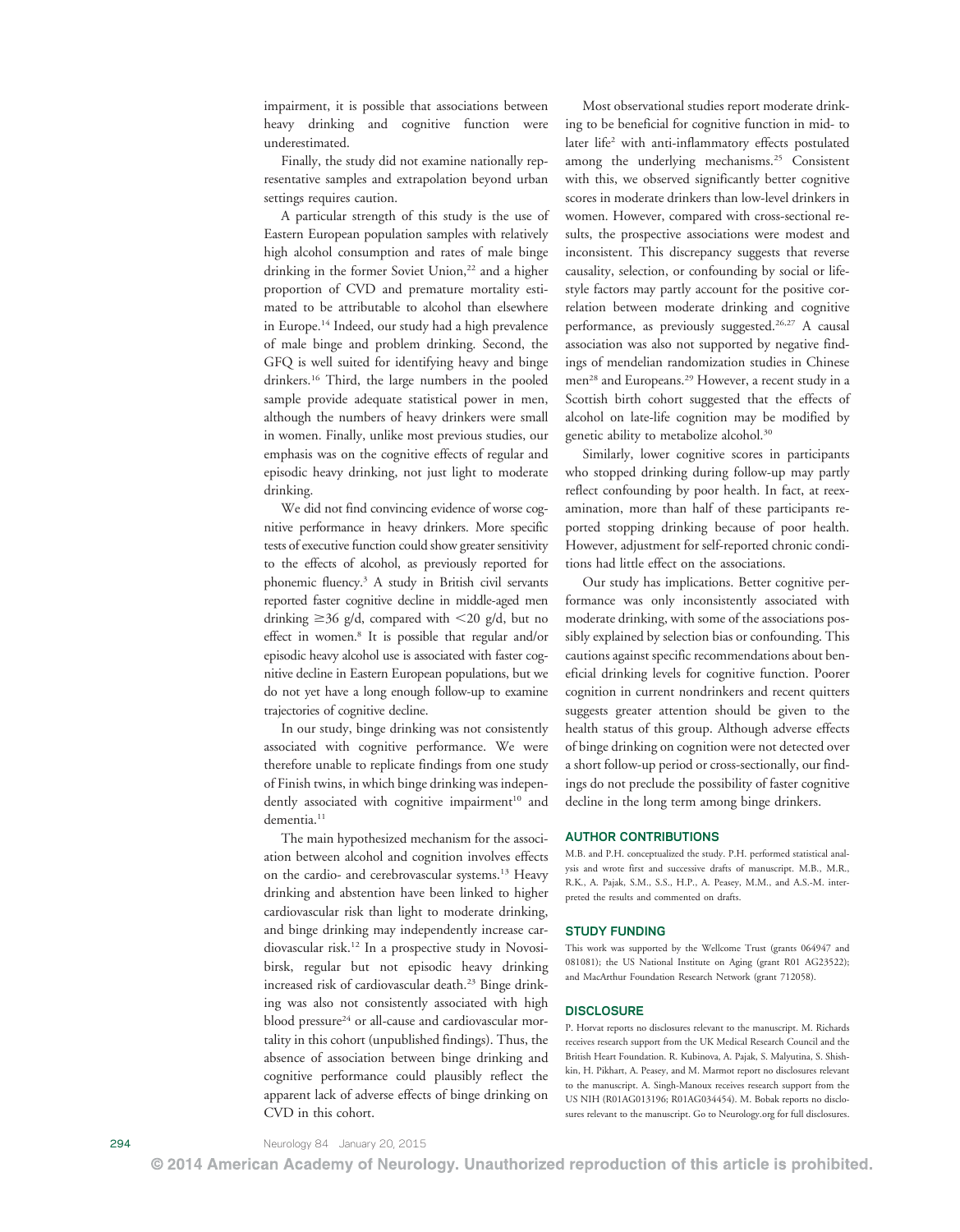#### REFERENCES

- 1. Amieva H, Jacqmin-Gadda H, Orgogozo JM, et al. The 9 year cognitive decline before dementia of the Alzheimer type: a prospective population-based study. Brain 2005; 128:1093–1101.
- 2. Neafsey EJ, Collins MA. Moderate alcohol consumption and cognitive risk. Neuropsychiatr Dis Treat 2011;7:465–484.
- 3. Gross AL, Rebok GW, Ford DE, et al. Alcohol consumption and domain-specific cognitive function in older adults: longitudinal data from the Johns Hopkins Precursors Study. J Gerontol B Psychol Sci Soc Sci 2011;66:39–47.
- 4. Bond GE, Burr R, McCurry SM, Graves AB, Larson EB. Alcohol, aging, and cognitive performance in a cohort of Japanese Americans aged 65 and older: the Kame Project. Int Psychogeriatr 2001;13:207–223.
- 5. Britton A, Singh-Manoux A, Marmot M. Alcohol consumption and cognitive function in the Whitehall II Study. Am J Epidemiol 2004;160:240–247.
- 6. Sabia S, Gueguen A, Berr C, et al. High alcohol consumption in middle-aged adults is associated with poorer cognitive performance only in the low socio-economic group: results from the GAZEL cohort study. Addiction 2011; 106:93–101.
- 7. Richards M, Hardy R, Wadsworth ME. Alcohol consumption and midlife cognitive change in the British 1946 birth cohort study. Alcohol Alcohol 2005;40:112–117.
- 8. Sabia S, Elbaz A, Britton A, et al. Alcohol consumption and cognitive decline in early old age. Neurology 2014;82: 332–339.
- 9. Anstey KJ, Mack HA, Cherbuin N. Alcohol consumption as a risk factor for dementia and cognitive decline: metaanalysis of prospective studies. Am J Geriatr Psychiatry 2009;17:542–555.
- 10. Virtaa JJ, Jarvenpaa T, Heikkila K, et al. Midlife alcohol consumption and later risk of cognitive impairment: a twin follow-up study. J Alzheimers Dis 2010;22:939–948.
- Jarvenpaa T, Rinne JO, Koskenvuo M, Raiha I, Kaprio J. Binge drinking in midlife and dementia risk. Epidemiology 2005;16:766–771.
- 12. Rehm J, Sempos CT, Trevisan M. Alcohol and cardiovascular disease: more than one paradox to consider. Average volume of alcohol consumption, patterns of drinking and risk of coronary heart disease—a review. J Cardiovasc Risk 2003;10:15–20.
- 13. Spiro A, Brady CB. Integrating health into cognitive aging: toward a preventive cognitive neuroscience of aging. J Gerontol B Psychol Sci Soc Sci 2011;66:17–25.
- 14. Rehm J, Sulkowska U, Manczuk M, et al. Alcohol accounts for a high proportion of premature mortality in Central and Eastern Europe. Int J Epidemiol 2007;36: 458–467.
- 15. Peasey A, Bobak M, Kubinova R, et al. Determinants of cardiovascular disease and other non-communicable diseases in Central and Eastern Europe: rationale and design of the HAPIEE Study. BMC Public Health 2006;6:255.
- 16. Rehm J. Measuring quantity, frequency, and volume of drinking. Alcohol Clin Exp Res 1998;22:4S–14S.
- 17. Ewing JA. Detecting alcoholism: the CAGE questionnaire. JAMA 1984;252:1905–1907.
- 18. Stata Statistical Software: Release 13 [Computer Program]. College Station, TX: StataCorp LP; 2013.
- 19. Stockwell T, Donath S, Cooper-Stanbury M, Chikritzhs T, Catalano P, Mateo C. Under-reporting of alcohol consumption in household surveys: a comparison of quantity-frequency, graduated-frequency and recent recall. Addiction 2004;99:1024–1033.
- 20. Bobrova N, West R, Malyutina D, Malyutina S, Bobak M. Gender differences in drinking practices in middle aged and older Russians. Alcohol Alcohol 2010;45: 573–580.
- 21. Stang A. Nonresponse research: an underdeveloped field in epidemiology. Eur J Epidemiol 2003;18:929–932.
- 22. Popova S, Rehm J, Patra J, Zatonski W. Comparing alcohol consumption in Central and Eastern Europe to other European countries. Alcohol Alcohol 2007;42:465–473.
- 23. Malyutina S, Bobak M, Kurilovitch S, et al. Relation between heavy and binge drinking and all-cause and cardiovascular mortality in Novosibirsk, Russia: a prospective cohort study. Lancet 2002;360:1448–1454.
- 24. Pajak A, Szafraniec K, Kubinova R, et al. Binge drinking and blood pressure: cross-sectional results of the HAPIEE Study. PLoS One 2013;8:e65856.
- 25. Collins MA, Neafsey EJ, Mukamal KJ, et al. Alcohol in moderation, cardioprotection, and neuroprotection: epidemiological considerations and mechanistic studies. Alcohol Clin Exp Res 2009;33:206–219.
- 26. Corley J, Jia XL, Brett CE, et al. Alcohol intake and cognitive abilities in old age: the Lothian Birth Cohort 1936 Study. Neuropsychology 2011;25:166–175.
- 27. Cooper C, Bebbington P, Meltzer H, et al. Alcohol in moderation, premorbid intelligence and cognition in older adults: results from the Psychiatric Morbidity Survey. J Neurol Neurosurg Psychiatry 2009;80:1236–1239.
- 28. Yeung SLA, Jiang CQ, Cheng KK, et al. Evaluation of moderate alcohol use and cognitive function among men using a mendelian randomization design in the Guangzhou Biobank Cohort Study. Am J Epidemiol 2012;175: 1021–1028.
- 29. Kumari M, Holmes MV, Dale CE, et al. Alcohol consumption and cognitive performance: a mendelian randomization study. Addiction 2014;109:1462–1471.
- 30. Ritchie SJ, Bates TC, Corley J, et al. Alcohol consumption and lifetime change in cognitive ability: a gene  $\times$  environment interaction study. Age 2014;36:9638.

© 2014 American Academy of Neurology. Unauthorized reproduction of this article is prohibited.